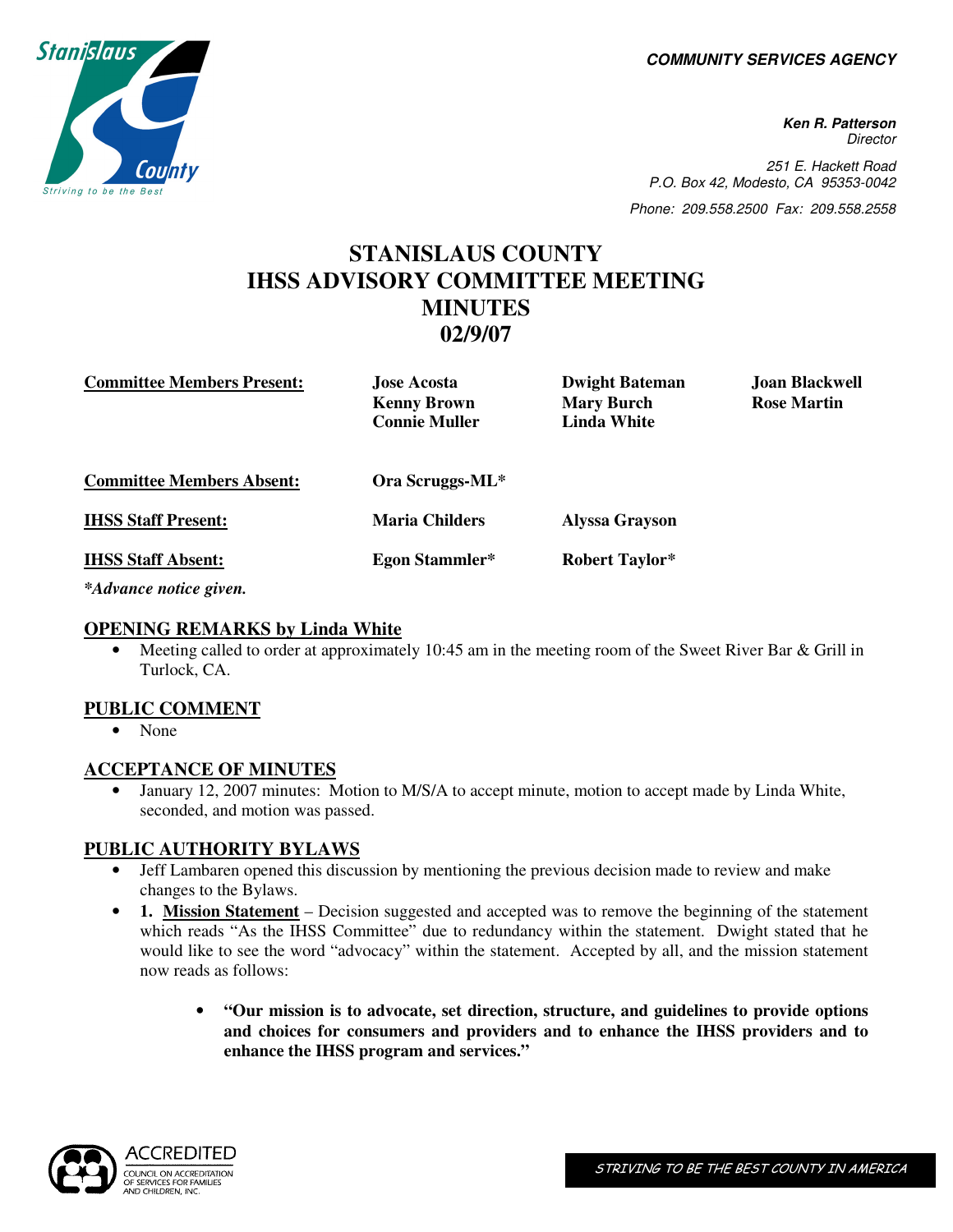- **2. Meeting Procedures** Items 2a, 2b, 2c, 2d to stay the same. The changes below were made during the meeting:
	- 2e. The Chair may choose to remove from the meeting any unruly members of the public who are disruptive to normal operations of the meeting.
	- 2f. Items that are not posted on the Agenda may only be discussed by special order of the Committee. If a member of the Committee wishes to discuss an item not on the agenda, the Committee must vote whether to discuss the item immediately or to table the item for the next meeting. The must be a simple majority of members wishing to discuss the item immediately.
- **3. Duties** Item "3a" stricken from the bylaws. The remaining items will be changed to become items "3a-3e" (with "3b" becoming "3a" and so forth).
- **4. Requirements for Membership and Procedure of Member Selection** Items "4a" and "4b" will be switched order. ("4a" will become "4b" and "4b" will become "4a") Will add "c" to become as follows:
	- 4c. The committee shall strive at all times to maintain cultural diversity that is reflective of the community we serve.

Item "4c" will become item "4d" and items "4d" and "4e" will be stricken from the bylaws.

- **5. Officers: Election and Term of Office** Items "5a" and "5b" to stay the same. Items "5c", "5d", and "5e" will be changed as stated below:
	- 5c. The Chair shall represent the IHSSAC before the Board of Supervisors, other government and community agencies, other boards, and associations.
	- 5d. The Vice-Chair, in the absence of the Chair, shall perform all duties of the Chair, and when so acting shall have all of the powers of and be subject to all of the restrictions upon the Chair.
	- 5e. In the absence of a Chair and Vice Chair, the members present shall elect a presiding officer for the meeting, by a simple majority vote, whom shall have the powers to run the meeting.
- **6. Attendance at Meetings** Items "6a-6c" will remain the same. Item "6d" will be changed to read as follows:
	- 6d. Leave of Absence A member may apply for a temporary leave of absence for a duration of no more than six months. This leave of absence must be approved by a simple majority of the Committee members. The request for the leave of absence will be put on the agenda at the next regular meeting.
- **7. Sub-Committees** The following items were changed in Item 7 and Items "7d" and "7e" will be stricken from the record:
	- 7a. IHSSAC may establish sub-committee(s) as it deems necessary. These sub-committees may be standing or ad hoc and shall consist of at least one (1) voting member.
	- 7b. (stays the same)
	- 7c. Committees shall report their findings & recommendations to the committee at large.
- **8. Policy On Support and Sponsorship** Item "8a" will be changed as stated below and item "8b" will be removed from Item "8" and become Item "9a" under the new item "9" (Conf. of Committee Info.).
	- 8a. Other agencies or boards may ask IHSSAC to provide its position on a matter of public policy and/or endorse a program, event, or grant application. In such instances, the request must be submitted in writing, reviewed, and approved by IHSSAC at a regular meeting. IHSSAC may then present this recommendation to the Board of Supervisors.
- **9. Confidentiality of Communication Information** Item entered into the bylaws as a new section.
	- 9a. The mailing list and personal information of the IHSSAC shall not be released to the public. Members may be reached by contacting the Public Authority, Link2Care, or IHSS.
- **10. Conflict of Interest** Item 9 will now become Item 10. Item "9a" will be changed to item "10a" and will read as follows:
	- 10a. IHSSAC members shall recuse themselves to avoid conflicts of interest, which may arise while they engage in the discharge of their responsibilities.